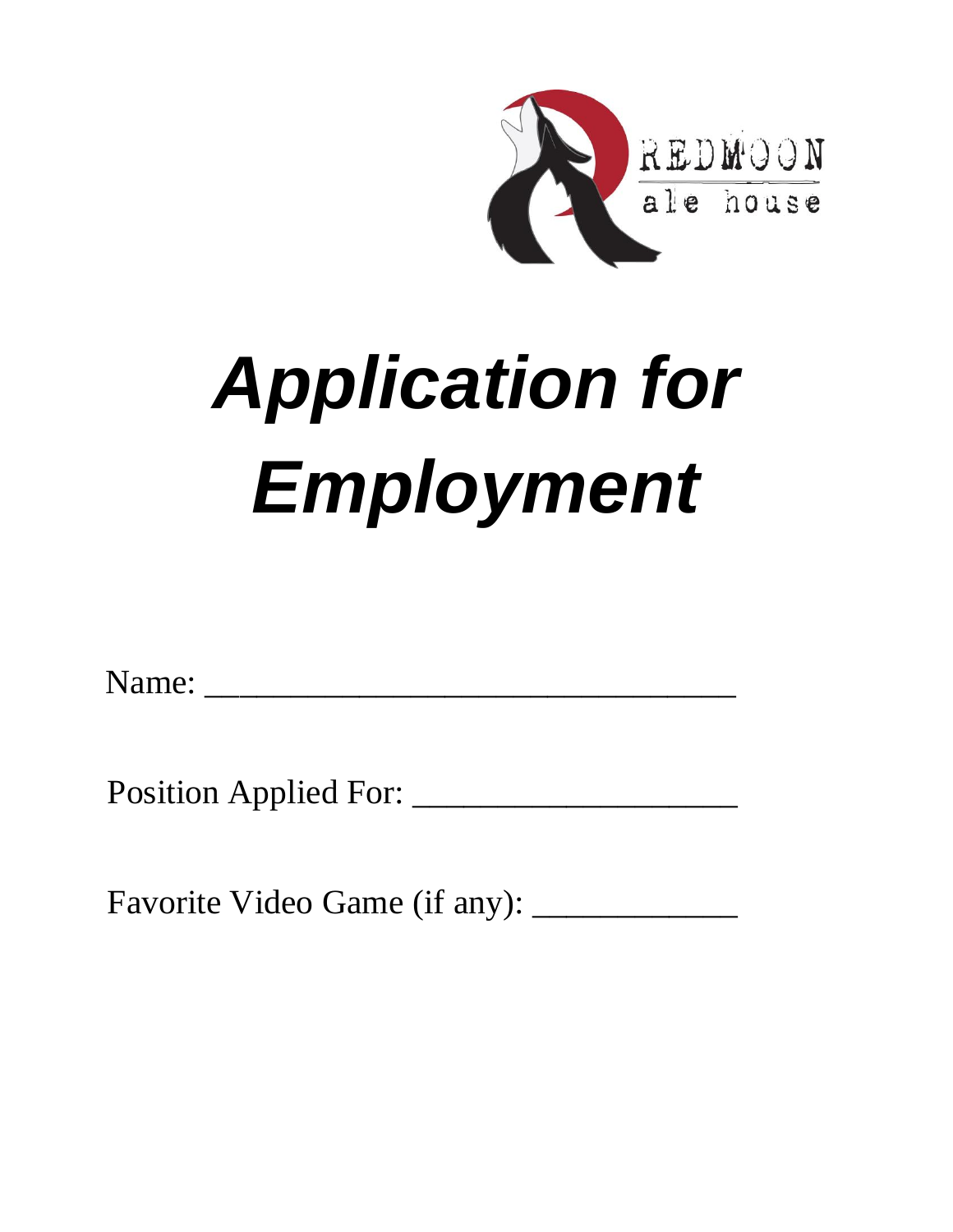# Statement of Values

Dear Applicant:

Welcome to Red Moon Ale House. Prior to completing the application for employment, please understand that we are serious about creating a productive working environment for our staff and maintaining the highest levels of quality, service and attention for our guests.

We want you to understand that we also believe in living our values, some of which are:

- We believe that good enough isn't.
- We believe in doing business in a professional and orderly manner.
- We believe in honesty and integrity.
- We believe that only a happy and professional staff can give the level of personal service we demand.
- We believe in the ongoing training and development of our staff and see it as a worthy investment in the future of the company.
- We believe in providing legendary service the unique and powerful sort of personal care and attention that our guests tell stories about.
- We believe that everyone is capable of being an A+ player.

If this feels like an environment for you, please complete the application.

\*\*\* This page is for you to keep \*\*\*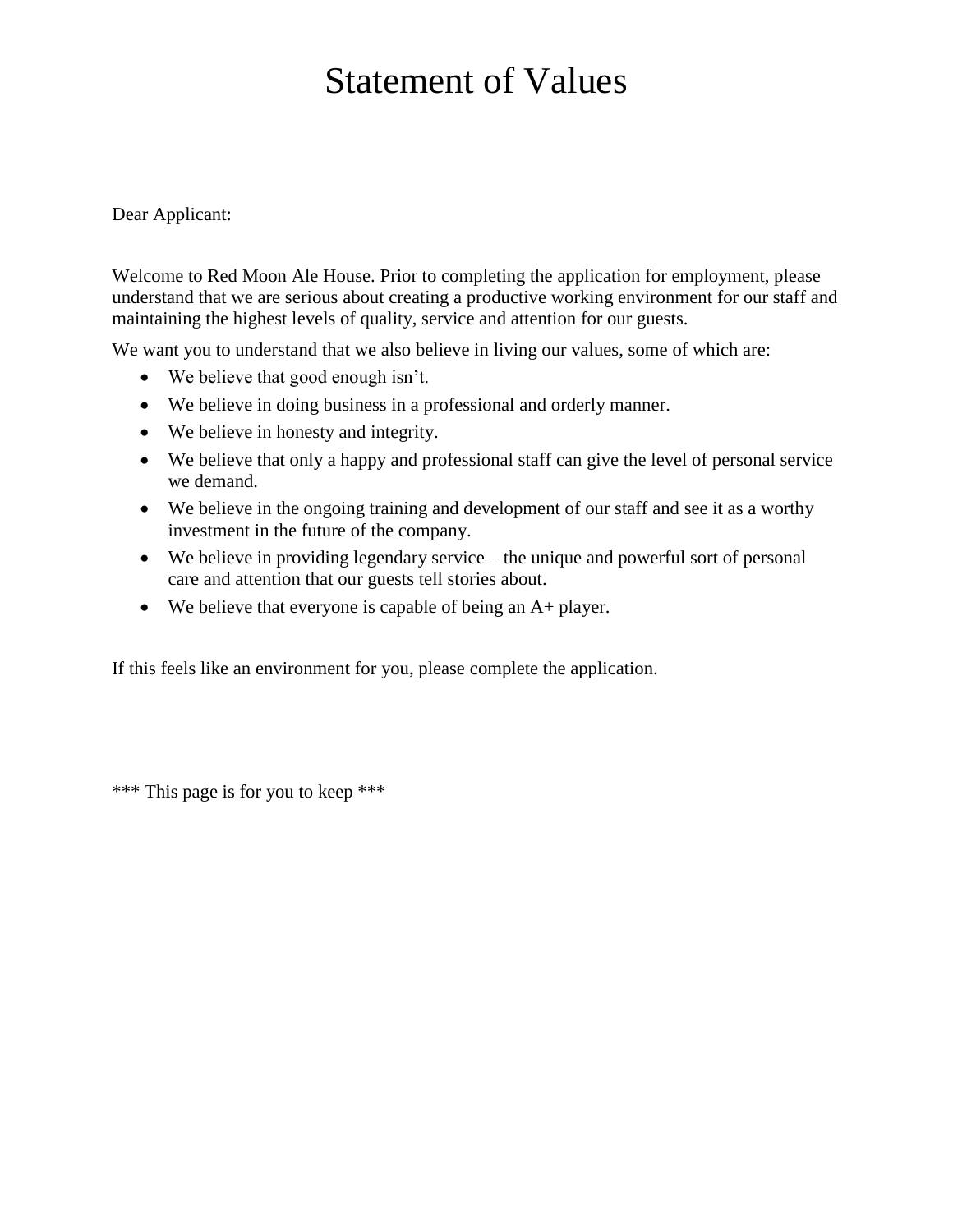## *Red Moon Ale House* - Application for Employment

*We consider applicants for all positions without regard to race, color, religion, sex, national origin, age, disability, veteran status or any other legally protected status.*

#### *\*\* PLEASE PRINT CLEARLY \*\**

|                               | How did you find out about this job? $\Box$ Newspaper $\Box$ Employee $\Box$ Walk-in $\Box$ Relative $\Box$ Other                                                                                                                                                                                                                                                                                                                                                           |  |  |  |  |
|-------------------------------|-----------------------------------------------------------------------------------------------------------------------------------------------------------------------------------------------------------------------------------------------------------------------------------------------------------------------------------------------------------------------------------------------------------------------------------------------------------------------------|--|--|--|--|
|                               | Why are you seeking a new job at this time?                                                                                                                                                                                                                                                                                                                                                                                                                                 |  |  |  |  |
| <b>Applicant Information</b>  |                                                                                                                                                                                                                                                                                                                                                                                                                                                                             |  |  |  |  |
|                               |                                                                                                                                                                                                                                                                                                                                                                                                                                                                             |  |  |  |  |
|                               |                                                                                                                                                                                                                                                                                                                                                                                                                                                                             |  |  |  |  |
|                               |                                                                                                                                                                                                                                                                                                                                                                                                                                                                             |  |  |  |  |
|                               |                                                                                                                                                                                                                                                                                                                                                                                                                                                                             |  |  |  |  |
|                               | Are you at least 18 years old? If you are under 18 years of age, can you furnish a work permit?                                                                                                                                                                                                                                                                                                                                                                             |  |  |  |  |
|                               |                                                                                                                                                                                                                                                                                                                                                                                                                                                                             |  |  |  |  |
|                               | Are you legally eligible for employment in the U.S.? (Proof of U.S. citizenship or immigration status is required if hired.)                                                                                                                                                                                                                                                                                                                                                |  |  |  |  |
|                               | Have you been convicted of a crime? (Massachusetts applicants should not include misdemeanor convictions; California applicants should not in-<br>clude marijuana-related convictions that occurred more than 2 years prior to the application date.) $\Box$ Yes $\Box$ No If yes, state the nature of the<br>offense and disposition of the case. Include dates and places. (NOTE: The existence of a criminal record does not constitute an automatic bar to employment.) |  |  |  |  |
|                               |                                                                                                                                                                                                                                                                                                                                                                                                                                                                             |  |  |  |  |
|                               |                                                                                                                                                                                                                                                                                                                                                                                                                                                                             |  |  |  |  |
| <b>Employment Information</b> |                                                                                                                                                                                                                                                                                                                                                                                                                                                                             |  |  |  |  |
|                               | Are you seeking full time, part time or temporary employment?                                                                                                                                                                                                                                                                                                                                                                                                               |  |  |  |  |
|                               | What hours and shift(s) would you prefer to work?                                                                                                                                                                                                                                                                                                                                                                                                                           |  |  |  |  |
|                               |                                                                                                                                                                                                                                                                                                                                                                                                                                                                             |  |  |  |  |
|                               | Are you willing to work overtime? _________ Weekends? _________ Holidays? ______                                                                                                                                                                                                                                                                                                                                                                                            |  |  |  |  |
|                               |                                                                                                                                                                                                                                                                                                                                                                                                                                                                             |  |  |  |  |
|                               |                                                                                                                                                                                                                                                                                                                                                                                                                                                                             |  |  |  |  |
|                               |                                                                                                                                                                                                                                                                                                                                                                                                                                                                             |  |  |  |  |
|                               |                                                                                                                                                                                                                                                                                                                                                                                                                                                                             |  |  |  |  |
|                               | If applicable, please refer to the attached job description for the position for which you are applying. Are you able to perform all these<br>tasks with or without reasonable accommodation? _____ Please describe which tasks, if any, you will need accommodation to<br>perform, and explain what type of accommodation you will need:                                                                                                                                   |  |  |  |  |

Please describe: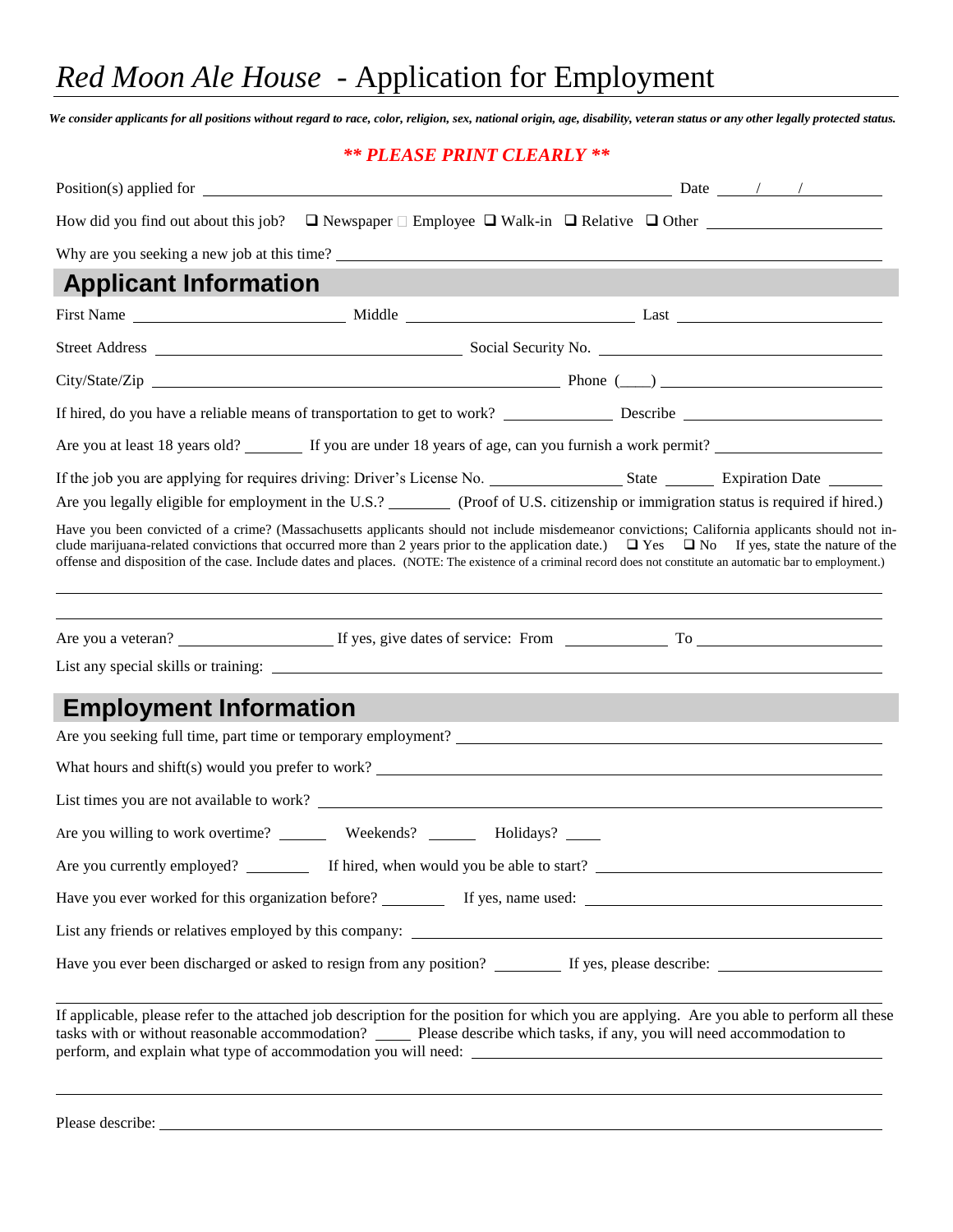## **Education (circle highest level achieved)**

| Elementary: 1 2 3 4 5 6 7 8                                                             | Secondary: 9 10 11 12 G.E.D | College: 1 2 3 4 5 6 7 8 |
|-----------------------------------------------------------------------------------------|-----------------------------|--------------------------|
| Name of School:                                                                         | Name of School:             | Name of School:          |
|                                                                                         | Location of School:         | Location of School:      |
| If in high school, are you enrolled in a recognized co-op program? $\Box$ Yes $\Box$ No | Degree & Major: ___________ |                          |
|                                                                                         | Minor:                      |                          |

## **Work History (**please begin with most recent)

| 1. |                                                                                                                           |                                                                                   |  |
|----|---------------------------------------------------------------------------------------------------------------------------|-----------------------------------------------------------------------------------|--|
|    |                                                                                                                           | Address City/State/Zip Communication City/State/Zip City/State/Zip City/State/Zip |  |
|    |                                                                                                                           |                                                                                   |  |
|    |                                                                                                                           |                                                                                   |  |
|    |                                                                                                                           |                                                                                   |  |
|    |                                                                                                                           |                                                                                   |  |
| 2. |                                                                                                                           |                                                                                   |  |
|    |                                                                                                                           |                                                                                   |  |
|    |                                                                                                                           | Dates of Employment: From To To Salary: Beginning Ending Ending                   |  |
|    |                                                                                                                           |                                                                                   |  |
|    |                                                                                                                           |                                                                                   |  |
|    |                                                                                                                           |                                                                                   |  |
| 3. |                                                                                                                           |                                                                                   |  |
|    |                                                                                                                           |                                                                                   |  |
|    |                                                                                                                           |                                                                                   |  |
|    |                                                                                                                           |                                                                                   |  |
|    |                                                                                                                           |                                                                                   |  |
|    |                                                                                                                           |                                                                                   |  |
| 4. |                                                                                                                           |                                                                                   |  |
|    |                                                                                                                           |                                                                                   |  |
|    |                                                                                                                           |                                                                                   |  |
|    |                                                                                                                           |                                                                                   |  |
|    |                                                                                                                           |                                                                                   |  |
|    |                                                                                                                           |                                                                                   |  |
|    | <b>For references purposes:</b> Have you worked for any of these organizations or attended school under a different name? |                                                                                   |  |
|    |                                                                                                                           |                                                                                   |  |
|    | May we contact the employers listed above? If not, list the employers you do not wish us to contact and why:              |                                                                                   |  |